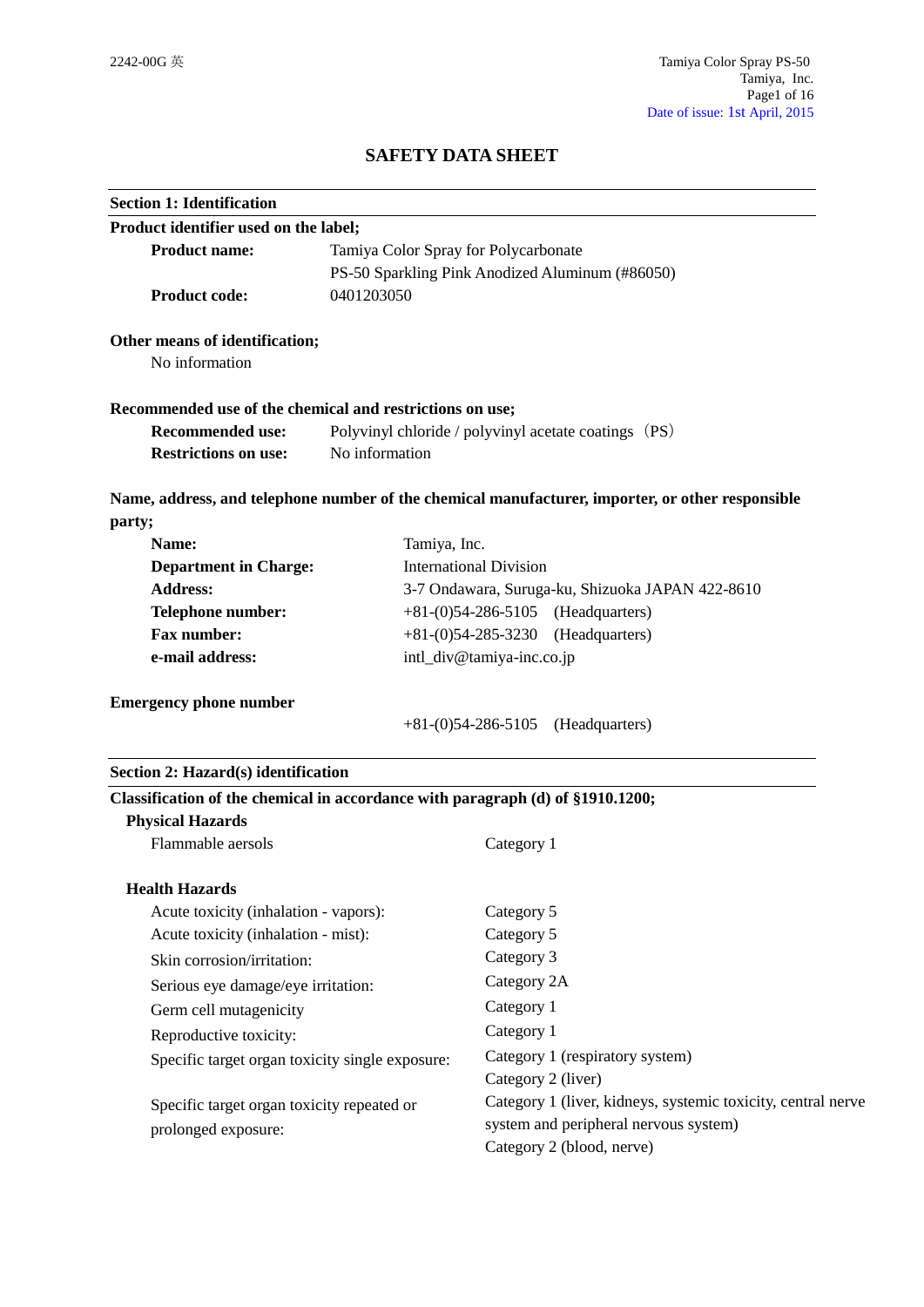## **Environmental Hazards**

Hazardous to the aquatic environment (acute) Category 3

## **Other Hazards**

Contact of liquefied gas with skin may cause frostbite.

**Signal word, hazard statement(s), symbol(s) and precautionary statement(s) in accordance with paragraph (f) of §1910.1200;**

**Symbol(s)**



| <b>Signal word</b>                | <b>Danger</b>                                                  |
|-----------------------------------|----------------------------------------------------------------|
| <b>Hazard Statement(s)</b>        | H222: Extremely flammable aerosol                              |
|                                   | H229: Pressurized container: may burst if heated               |
|                                   | H316: Cause mild skin irritation                               |
|                                   | H319: Causes serious eye irritation                            |
|                                   | H333: May be harmful if inhaled                                |
|                                   | H340: May cause genetic defects                                |
|                                   | H360: May damage fertility or the unborn child                 |
|                                   | H370: Causes damage to organs (respiratory system)             |
|                                   | H371: May cause damage to organs (liver)                       |
|                                   | H372: Causes damage to organs (liver, kidneys, systemic        |
|                                   | toxicity, central nerve system and peripheral nervous system)  |
|                                   | through prolonged or repeated exposure                         |
|                                   | H373: May cause damage to organs (blood, nerve) through        |
|                                   | prolonged or repeated exposure                                 |
|                                   | H402: Harmful to aquatic life                                  |
| <b>Precautionary Statement(s)</b> |                                                                |
| [Prevention]                      | P201: Obtain special instructions before use.                  |
|                                   | P202: Do not handle until all safety precautions have been     |
|                                   | read and understood.                                           |
|                                   | P210: Keep away from heat/sparks/open flames/hot surfaces. -   |
|                                   | No smoking.                                                    |
|                                   | P211: Do not spray on an open flame or other ignition source.  |
|                                   | P240: Ground/bond container and receiving equipment.           |
|                                   | P241: Use explosion-proof electrical/ventilating/              |
|                                   | lighting/equipment.                                            |
|                                   | P242: Use only non-sparking tools.                             |
|                                   | P243: Take precautionary measures against static discharge.    |
|                                   | P251: Pressurized container: Do not pierce or burn, even after |
|                                   | use.                                                           |
|                                   | P260: Do not breathe dust/fume/gas/mist/vapors/spray.          |
|                                   | P261:Avoid breathing dust/fume/gas/mist/vapors/spray           |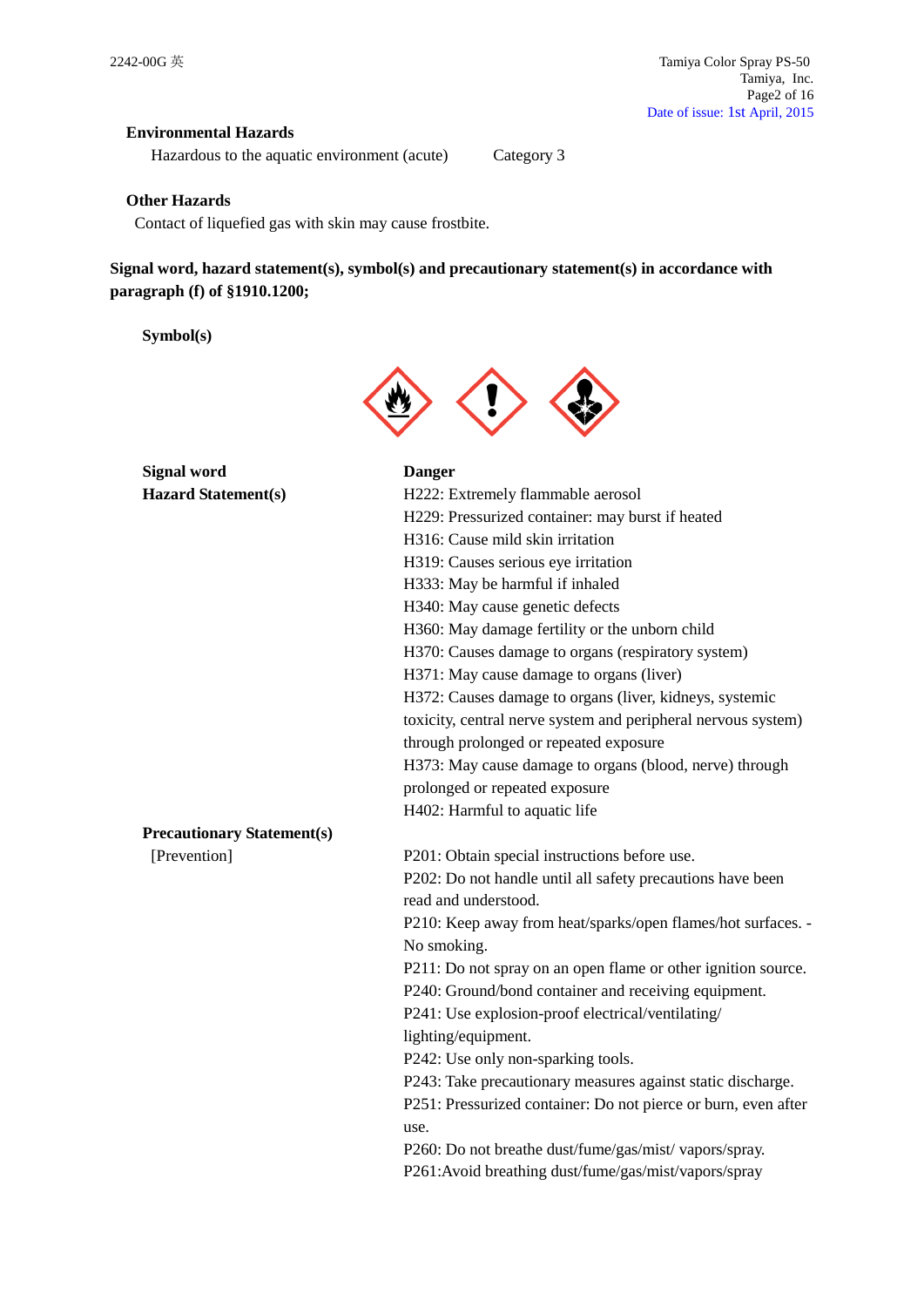|                      | P264: Wash hands thoroughly after handling.                          |
|----------------------|----------------------------------------------------------------------|
|                      | P270: Do not eat, drink or smoke when using this product.            |
|                      | P271: Use only outdoors or in a well-ventilated area.                |
|                      | P272: Contaminated work clothing must not be allowed out of          |
|                      | the workplace.                                                       |
|                      | P273: Avoid release to the environment.                              |
|                      | P280: Wear protective gloves/protective clothing/eye                 |
|                      | protection/face protection.                                          |
| [Emergency response] | P302+P352: If on skin: Wash with plenty of water.                    |
|                      | P303+P361+P353: If on skin (or hair): Take off immediately           |
|                      | all contaminated clothing. Rinse skin with water/shower.             |
|                      | P304+P340: If inhaled: Remove person to fresh air and keep           |
|                      | comfortable for breathing.                                           |
|                      | P304+P312: If inhaled Call a Poison Center/doctor/if you             |
|                      | feel unwell.                                                         |
|                      | P305+P351+P338: If in eyes: Rinse cautiously with water for          |
|                      | several minutes. Remove contact lenses, if present and easy to       |
|                      | do. Continue rinsing.                                                |
|                      | P308+P311: If exposed or concerned: Call a poison                    |
|                      | center/doctor.                                                       |
|                      |                                                                      |
|                      | P308+P313: If exposed or concerned: Get medical<br>advice/attention. |
|                      |                                                                      |
|                      | P312: Call a poison center/doctor/if you feel unwell.                |
|                      | P314: Get medical advice/attention if you feel unwell.               |
|                      | P332+P313: If skin irritation occurs: Get medical                    |
|                      | advice/attention.                                                    |
|                      | P333+P313: If skin irritation or rash occurs: Get medical            |
|                      | advice/attention.                                                    |
|                      | P337+P313: If eye irritation persists: Get medical                   |
|                      | advice/attention.                                                    |
|                      | P321:Specific treatment                                              |
|                      | P362+P364: Take off contaminated clothing and wash it before         |
|                      | reuse.                                                               |
|                      | P363: Wash contaminated clothing before reuse.                       |
|                      | P370+P378: In case of fire: Use suitable extinguishing media         |
|                      | to extinguish.                                                       |
| [Storage]            | P403+P235: Store in a well-ventilated place. Keep cool.              |
|                      | P405: Store locked up.                                               |
|                      | P410+P412: Protect from sunlight. Do not expose to                   |
|                      | temperatures exceeding 40°C/104 °F.                                  |
| [Disposal]           | P501: Dispose of contents/container in accordance with               |
|                      | local/regional/national/international regulations.                   |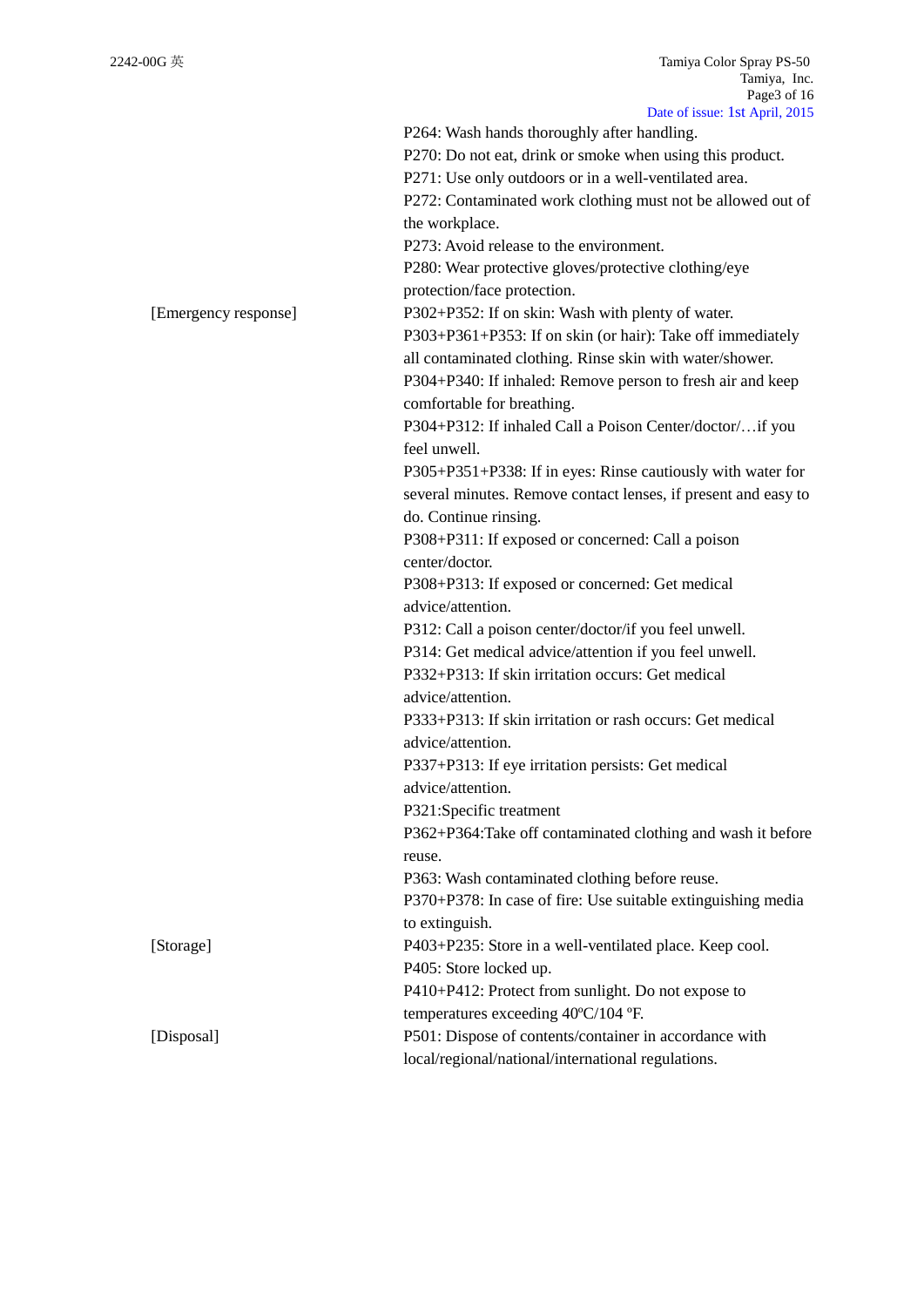# **Description of any hazards not otherwise classified;**

No information

## **Ingredient with unknown acute toxicity in the mixture**

5 - 10 % of the mixture consists of ingredients of unknown acute toxicity.

| Compositions (contents of the product) |                |                                                      |                                      |
|----------------------------------------|----------------|------------------------------------------------------|--------------------------------------|
| Chemical name                          | CAS No.        | Concentration/<br>concentration<br>ranges (wt $\%$ ) | Chemical Formula                     |
| Polyvinyl                              |                |                                                      |                                      |
| chloride-polyvinyl<br>acetate          |                | $\leq$ 1                                             |                                      |
|                                        |                |                                                      |                                      |
| Ethyl acetate                          | 141-78-6       | $\leq$ 1                                             | $C_4H_8O_2$                          |
| iso-Propyl acetate                     | $108 - 21 - 4$ | $\leq$ 1                                             | $C_5H_{10}O_2$                       |
| Butyl acetate                          | 123-86-4       | $\leq$ 1                                             | $C_6H_{12}O_2$                       |
| iso-Butyl acetate                      | 110-19-0       | $5 - 15$                                             | $C_6H_{12}O_2$                       |
| Methyl isobutyl ketone                 | $108 - 10 - 1$ | 1~5                                                  | $C_6H_{12}O$                         |
| Ethylene glycol<br>mono-n-butyl ether  | 111-76-2       | $\leq$ 1                                             | $C_6H_{14}O_2$                       |
| Propylene glycol<br>mono-methylether   | 107-98-2       | $1 - 5$                                              | $C_4H_{10}O_2$                       |
| Ethyl alcohol                          | $64 - 17 - 5$  | $1 - 5$                                              | $C_2H_5OH$                           |
| iso-propyl alcohol                     | $67 - 63 - 0$  | $\leq$ 1                                             | (CH <sub>3</sub> ) <sub>2</sub> CHOH |
| Acetone                                | $67 - 64 - 1$  | $5 - 15$                                             | $C_3H_6O$                            |
| n-Hexane                               | 110-54-3       | 4.8                                                  | $C_6H_{14}$                          |
| Diacetone alcohol                      | 123-42-2       | 1~5                                                  | $C_6H_{12}O_2$                       |
| Vinyl acetate                          | 108-05-4       | 0.02                                                 | $C_4H_6O$                            |
| Aluminium                              | 7429-90-5      | $\leq$ 1                                             | Al                                   |

# **Section 3: Composition/information on ingredients**

### **Section 4: First-aid measures**

## **Necessary first-aid measures by relevant routes of exposure;**

| <b>IF INHALED</b> | If inhaled a large volume of vapor or gases, immediately<br>remove victim to fresh air and keep patient at rest and warm.<br>If not breathing or breathing is weakened, give artificial<br>respiration.<br>If you feel unwell after inhaling vapor or gases, keep at rest |
|-------------------|---------------------------------------------------------------------------------------------------------------------------------------------------------------------------------------------------------------------------------------------------------------------------|
|                   | under fresh air and get medical advice/attention.                                                                                                                                                                                                                         |
| <b>IF ON SKIN</b> | Wipe off with a dry cloth then wash the contaminated area                                                                                                                                                                                                                 |
|                   | with soap and water.                                                                                                                                                                                                                                                      |
|                   | Take off immediately all contaminated clothing.                                                                                                                                                                                                                           |
|                   | Wash contaminated area with plenty of soap and water.                                                                                                                                                                                                                     |
|                   | If exposed to the solvent to the whole body, wash thoroughly                                                                                                                                                                                                              |
|                   | by taking a bath or shower.                                                                                                                                                                                                                                               |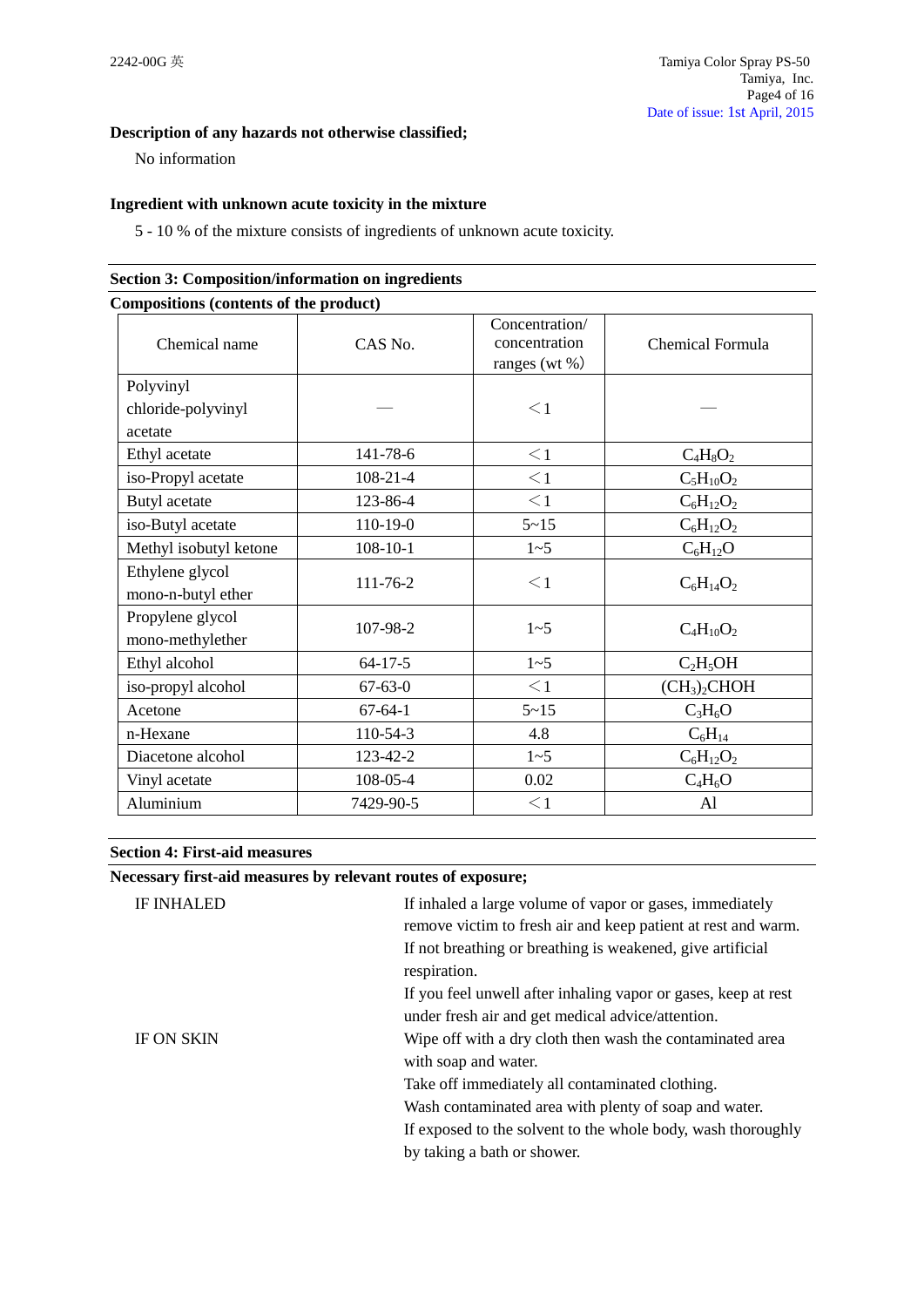|                     | When suffering from frostbite due to contact with the        |
|---------------------|--------------------------------------------------------------|
|                     | liquefied gas, rinse skin with plenty of regular/warm water  |
|                     | without taking off clothes.                                  |
|                     | If appearance changes or pain occur, get medical             |
|                     | advice/attention.                                            |
| <b>IF IN EYES</b>   | Rinse cautiously with water for several minutes.             |
|                     | Remove contact lenses, if present and easy to do. Continue   |
|                     | rinsing.                                                     |
|                     | If pain continues, immediately get medical advice/attention. |
| <b>IF SWALLOWED</b> | As this product is volatile, vomiting may increase risk.     |
|                     | Immediately get medical advice/attention.                    |
|                     | Wash mouth out thoroughly with water.                        |
|                     | If unconscious, do not give anything by mouth.               |

#### **Most important symptoms/effects, acute and delayed;**

May cause an allergic skin reaction. Causes serious eye irritation. Harmful if inhaled. Suspected of causing cancer. Suspected of damaging fertility or the unborn child. Causes damage to organs. Causes damage to organs through prolonged or repeated exposure. May cause damage to organs through prolonged or repeated exposure.

#### **Indication of immediate medical attention and special treatment needed, if necessary;**

No information

#### **Section 5: Fire-fighting measures**

#### **Suitable (and unsuitable) extinguishing media;**

#### **Suitable extinguishing media:**

Keep away from aerosol products that might explode when exposed to high temperatures. Do not use water.

In case of a small-scale fire: dry chemical powder, carbon dioxide or alcohol resistance foam. In case of a large-scale fire: carbon dioxide, fire foam, dry chemical powder or dry sand.

### **Unsuitable extinguishing media**

Direct water

## **Specific hazards arising from the chemical;**

Aerosol containers may explode in fire.

Content is highly flammable combustible liquid.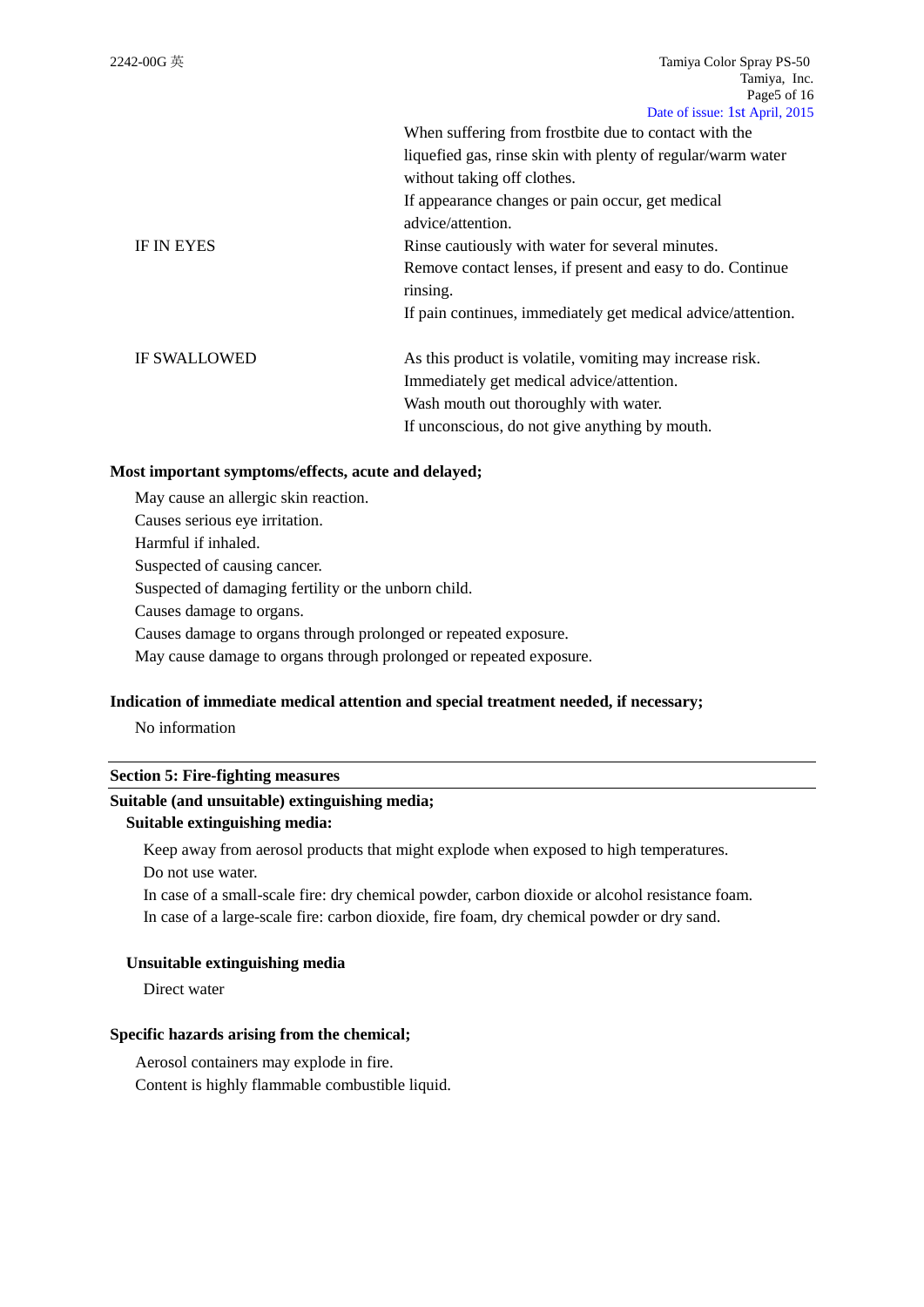### **Special protective equipment and precautions for fire-fighters;**

Immediately extinguish a fire with fire extinguisher.

Use the specified fire extinguisher.

Immediately remove nearby flammable materials.

Take action from windward. Avoid breathing toxic gases (e.g.  $CO$ ,  $NO<sub>x</sub>$ ).

Ensure to wear suitable protective equipment (e.g. heat resistant protective clothing, protective glasses and self-contained compressed air breathing apparatus) in firefighting.

#### **Section 6: Accidental release measures**

#### **Personal precautions, protective equipment, and emergency procedures;**

Appropriate protective equipment must be worn when handling spill of this material.

May cause organic solvent poisoning.

Hazardous to human health. This product has risk of acute or chronic effects.

Before taking any measures in the event of gas leakage (blowout), approach the spot from the windward side to empty out the gas container, with the leaking area facing upward.

Quickly remove ignition sources, high temperature materials or combustible materials from the surrounding. Evacuate people downwind from the fire. Keep out except responsible personnel. Set up dry chemical powder or fire foam in preparation for ignition.

Pick up the gas container using tools made from materials that avoid impact/static-induced sparks (anti-spark).

Ventilate confined spaces before entering.

Wear suitable protective equipment (e.g. gloves, protective mask, apron and goggle).

Avoid release into the environment because spilled product may cause local effects.

In case of a small amount of spill, collect spilled product by absorbing in dry sand or sawdust and followed by placing it in a waste container.

If case of large amounts, prevent leakage and enclose by embankment.

Collect leakage into a closed container and then move to safe place.

Do not allow leakage to enter drains or sewers.

Dispose of contaminants or wastes in accordance with applicable laws and regulations.

#### **Methods and materials for containment and cleaning up;**

Immediately remove ignition sources nearby, and set up dry chemical powder or fire foam in preparation for ignition.

Do not walk over leaked materials more than necessary.

Use non-sparking tools.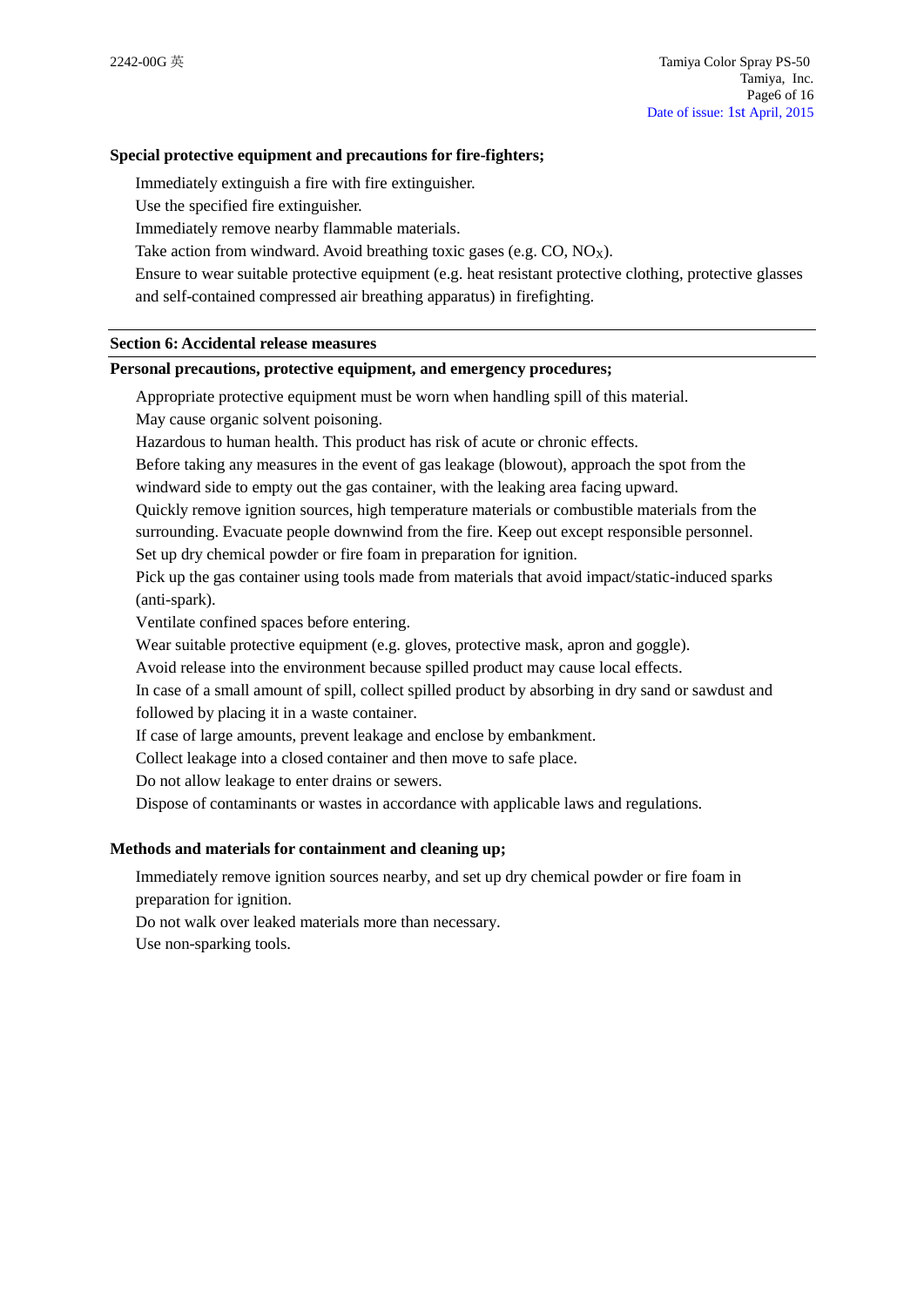### **Section 7: Handling and storage**

# **Precautions for safe handling**

### **Protective measures:**

Install appropriate equipment and wear suitable protective apparatus described in "Section 8: Exposure controls/personal protection".

For protection against static electricity, grounding all equipment and use explosion proof (increased safety type) electric apparatus. Take necessary measures against static electricity. Wear electro conductive work clothes and shoes.

Use anti-spark tools.

Handle the product in a well-ventilated area and accordingly store in a closed container.

If used in a closed place, install sufficient local ventilation equipment and wear suitable protective equipments during work.

Do not handle until all safety precautions have been read and understood.

Wear protective equipment to prevent from exposure.

Do not use fire, spark or high temperature materials around the product.

Do not spray on an open flame.

Containers may burst when exposed to high temperatures.

When transporting, avoid making impacts on container or handling violently. Load so that falling,

dropping off or damage will not occur.

Wear suitable protective equipment to avoid contact with skin, mucosa, clothing, or eyes.

Do not contact, inhale or swallow this product.

Use only outdoors or in a well-ventilated area.

## **Advice on general occupational hygiene:**

Wash hands thoroughly after handling.

## **Conditions for safe storage, including any incompatibilities**

## **Technical measures:**

In the storage area, install adequate light and ventilation systems to handle hazardous materials. Take precautionary measures against static discharge.

## **Incompatible materials:**

Strong oxidizers and strong alkali

## **Conditions for safe storage:**

Keep out of reach of children.

Keep away from direct sunlight and store in a well ventilated place.

Because gas may leak or blow out from a rusted container, avoid storing this product in high-humidity environments near water sources.

Keep away from sources of ignition or heat.

Do not put this product at place over 40°C.

Electrical equipment used in the storage area must be explosion- proof and grounded.

## **Packing material:**

Use the packaging container in accordance with regulations.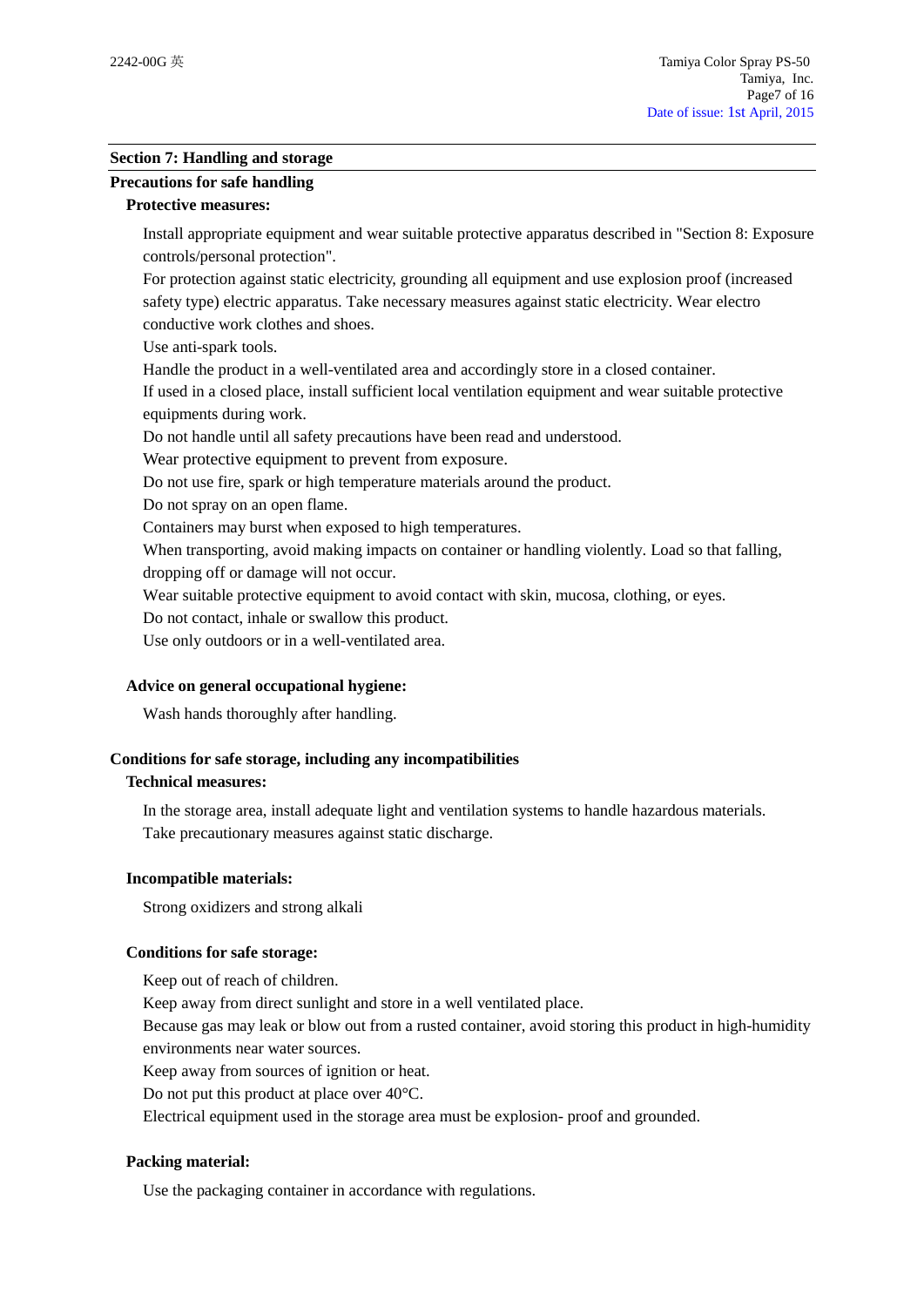| <b>Occupational Exposure Limits;</b> |                                                                |
|--------------------------------------|----------------------------------------------------------------|
| <b>OSHA PEL</b>                      | 400 ppm, $1,400 \text{ mg/m}^3$ (Ethyl acetate)                |
|                                      | 250 ppm, 950 mg/m <sup>3</sup> (iso-Propyl acetate)            |
|                                      | 150 ppm, 710 mg/m <sup>3</sup> ( <i>n</i> -Butyl acetate)      |
|                                      | 150 ppm, 700 mg/m <sup>3</sup> (Isobutyl acetate)              |
|                                      | 100 ppm, 307 mg/m <sup>3</sup> (Methyl isobutyl ketone         |
|                                      | (Hexone))                                                      |
|                                      | 50 ppm, 240 mg/m <sup>3</sup> (2-Butoxyethanol (EGBE))         |
|                                      | 100 ppm, 360 mg/m <sup>3</sup> (Propylene glycol mono          |
|                                      | methylether)                                                   |
|                                      | 1,000ppm, 1,900 mg/m <sup>3</sup> (Ethyl alcohol)              |
|                                      | 400 ppm, 980 mg/m <sup>3</sup> (iso-propyl alcohol)            |
|                                      | 1,000ppm, 2,400 mg/m <sup>3</sup> (Acetone)                    |
|                                      | 50 ppm, $180 \text{ mg/m}^3$ (n-Hexane)                        |
|                                      | 50 ppm, 240 mg/m <sup>3</sup> (Diacetone alcohol)              |
|                                      | 10 ppm, 30 mg/m <sup>3</sup> (Vinyl acetate)                   |
| ACGIH TLV-TWA (2014)                 | 150 ppm, 713 mg/m <sup>3</sup> ( <i>n</i> -Butyl acetate)      |
|                                      | 150 ppm, 713 mg/m <sup>3</sup> (Isobutyl acetate)              |
|                                      | 20 ppm, 82 mg/m <sup>3</sup> (Methyl isobutyl ketone (Hexone)) |
|                                      | 50 ppm, 240 mg/m <sup>3</sup> (2-Butoxyethanol (EGBE))         |
|                                      | 500 ppm, $1,188$ mg/m <sup>3</sup> (Acetone)                   |
|                                      | 50 ppm, 238 mg/m <sup>3</sup> (Diacetone alcohol               |
|                                      | (5-Hydroxy-4-methyl-2-pentanone))                              |
|                                      | 10 ppm, $35 \text{ mg/m}^3$ (Vinyl acetate)                    |
| ACGIH TLV-STEL (2014)                | 200 ppm, 950 mg/m <sup>3</sup> ( <i>n</i> -Butyl acetate)      |
|                                      | 75 ppm, 307 mg/m <sup>3</sup> (Methyl isobutyl ketone          |
|                                      | (Hexone))                                                      |
|                                      | 750 ppm, $1,782$ mg/m <sup>3</sup> (Acetone)                   |
|                                      | 15 ppm, 53 mg/m <sup>3</sup> (Vinyl acetate)                   |

## **Section 8: Exposure controls/personal protection**

## **Appropriate engineering controls;**

Use explosion proof equipment.

Take precautionary measures against static discharge.

Install eye washer and safety shower around the handling place.

With the help of a ventilator, prevent the gas steam from staying afloat.

In handling this product, make sure that there are no high-temperature devices or potential ignition sources nearby.

If used indoor, install equipment to prevent workers from direct exposure, or provide local exhaust ventilation system to prevent workers exposed to vapors.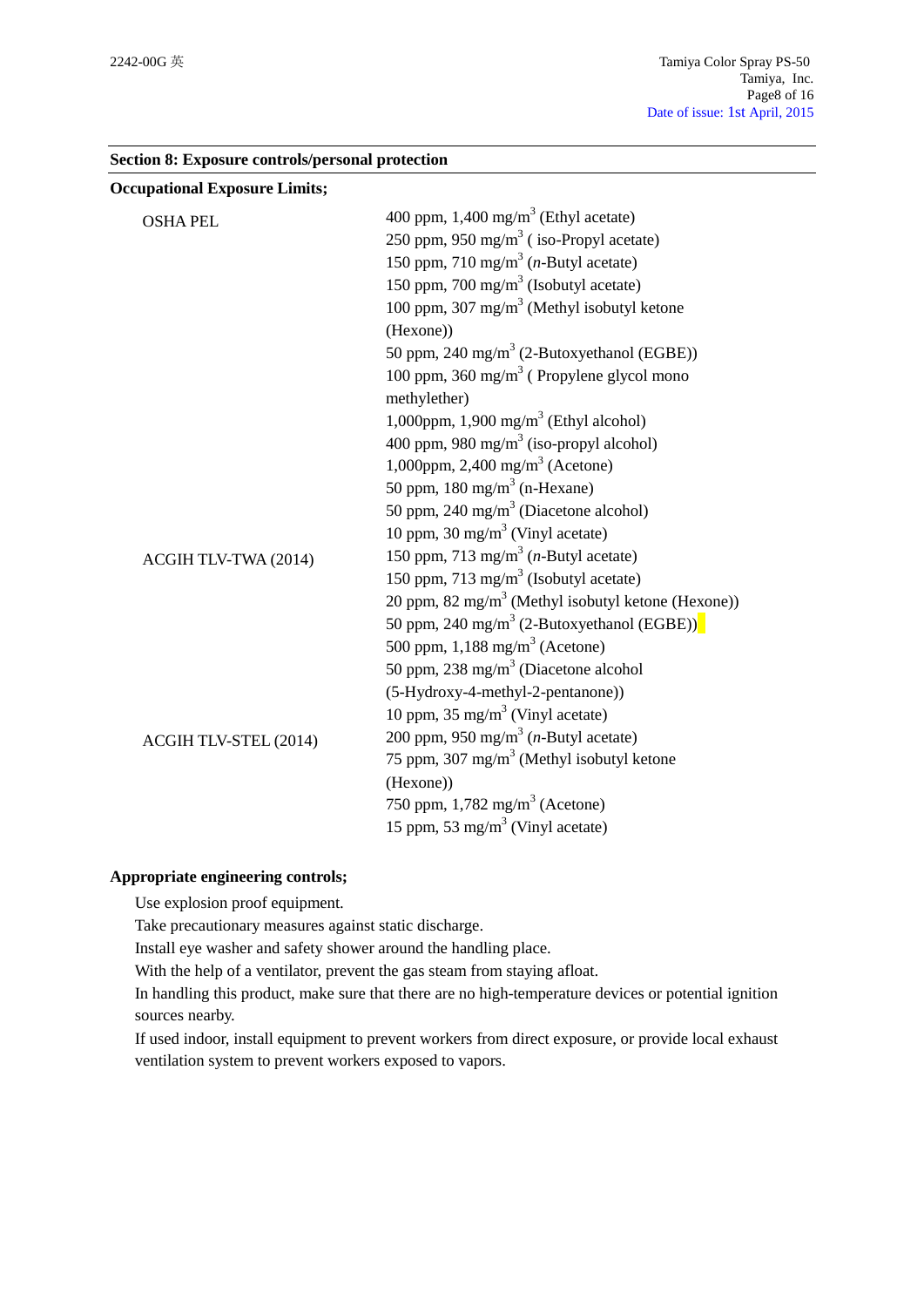# **Individual protection measures, such as personal protective equipment;**

| Respiratory protection   | Wear gas mask for organic gases, dust mask and/or              |
|--------------------------|----------------------------------------------------------------|
|                          | air-supplied respirator (in confined spaces) if necessary.     |
| Hand protection          | Wear solvent resistance protective gloves if necessary.        |
| Eye protection           | Wear protective glasses (goggle or with a side plate) or face  |
|                          | protector if necessary.                                        |
| Skin and body protection | Wear protective clothing, boots or solvent resistance apron if |
|                          | necessary.                                                     |

## **Hygiene measure**

Do not eat, drink or smoke during work. Wash hands thoroughly after handling.

## **Section 9: Physical and chemical properties**

|                               | Product Liquid             | Propellant (DME)                  |
|-------------------------------|----------------------------|-----------------------------------|
| Appearance                    | Pink liquid                | Under atmospheric pressure: Clear |
| (physical state, color, etc.) |                            | and colourless liquefied gas      |
|                               |                            | In pressure container: Clear and  |
|                               |                            | colourless liquid                 |
| Odor                          | Solvent or sharp odor      | Slight sweet odor                 |
| Odor threshold                | No information             | No information                    |
| pH                            | Not applicable             | Not applicable                    |
| Melting point/freezing        |                            | $-141.5$ °C                       |
| point                         |                            |                                   |
| Initial boiling point and     | $56.2 \sim 171$ °C         | $-24.82$ °C                       |
| boiling range                 |                            |                                   |
| Flash point                   | $-22^{\circ}C$             | $-41.1$ °C                        |
| Evaporation rate              | No information             | No information                    |
| Flammability (solid, gas)     | No information             | No information                    |
| Upper/lower flammability      | No information             | No information                    |
| or explosive limits           |                            |                                   |
| Vapor pressure                | $24.6$ kPa $(20^{\circ}C)$ | $0.41$ MPa $(20^{\circ}C)$        |
| Vapor density                 | No information             | $1.59$ (Air = 1)                  |
| Relative density              | No information             | No information                    |
| Solubility (ies)              |                            | Water: 7.0 g/100 cc               |
|                               |                            | $(18^{\circ}$ C 760 mmHg)         |
| Partition coefficient:        | No information             | No information                    |
| $n$ -octanol/water            |                            |                                   |
| Auto-ignition temperature     | No information             | No information                    |
| Decomposition temperature     | No information             | No information                    |
| Viscosity                     | No information             | No information                    |
| Ignition point                | $\geq$ 244°C               | 350°C                             |
| Range of explosion            | $1.1 \sim 15.0$ vol%       | 3.4 - 24 vol%                     |
| Specific gravity              | ca. 0.8                    | $0.661(20^{\circ}C)$              |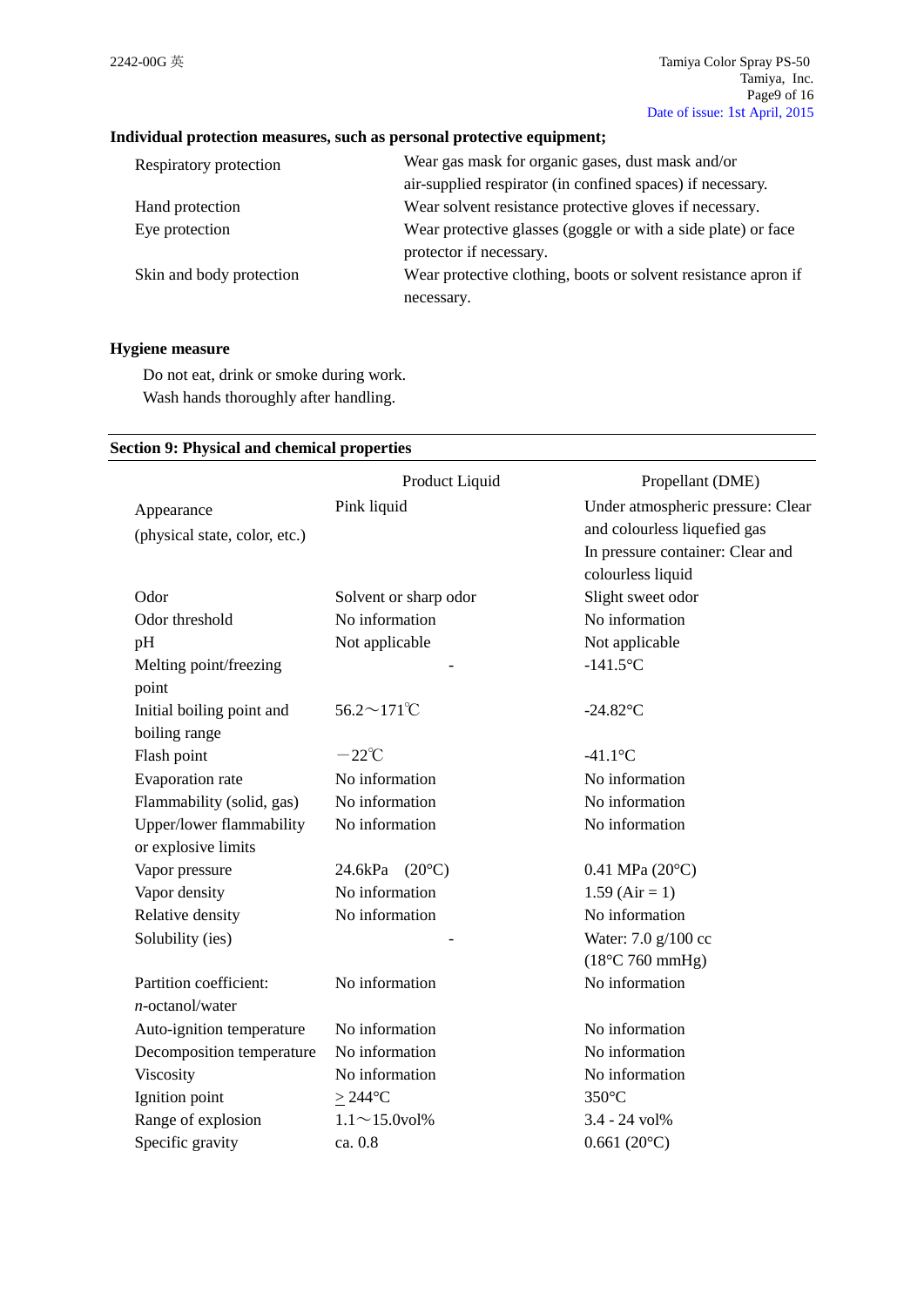### **Other information**

No information

#### **Section 10: Stability and reactivity**

### **Reactivity**

This product may explode at 40˚C or above. Static electrical charge may induce explosion.

## **Chemical stability**

This product is a flammable liquefied gas, which tends to form an explosive gas mixture with air.

### **Possibility of hazardous reactions**

This product contains high-pressure gas. This product may explode due to heating and shock. The use of this product in cars may cause smothering or lack of oxygen. Thoroughly ventilate car after use. Before ventilating, make sure of the absence of ignition sources nearby. Keep in mind that the gas tends to stay afloat at lower positions.

### **Conditions to avoid**

Storage under high temperature and humidity conditions and use near fire (ignition source such as flame or sparks).

### **Incompatible materials**

Strong oxidizers and strong alkali

#### **Hazardous decomposition products**

May produce toxic gases (e.g.  $CO$ ,  $NO<sub>x</sub>$ ) by inflammation.

#### **Section 11: Toxicological information**

### **Symptoms related to the physical, chemical and toxicological characteristics;**

Information on product:

| Acute toxicity (inhalation: vapors):    | This product is classified Category 5 by GHS classification.    |
|-----------------------------------------|-----------------------------------------------------------------|
| Acute toxicity (inhalation: mist):      | This product is classified Category 5 by GHS classification.    |
| Skin corrosion/irritation:              | This product is classified Category 3 by GHS classification.    |
| Serious eye damage/irritation:          | This product is classified Category 2A by GHS classification.   |
| Germ cell mutagenicity                  | This product is classified Category 1 by GHS classification.    |
| Reproductive toxicity:                  | This product is classified Category 1 by GHS classification.    |
| Specific target organ toxicity single   | This product is classified Category 1 (respiratory system) and  |
| exposure:                               | Category 2 (liver) by GHS classification.                       |
| Specific target organ toxicity repeated | This product is classified Category 1 (liver, kidneys, systemic |
| exposure:                               | toxicity, central nerve system and peripheral nervous system)   |
|                                         | and Category 2 (blood, nerve) by GHS classification.            |
| Other toxicological information         | Contact of liquefied gas with skin may cause inflammation or    |
|                                         | frostbite.                                                      |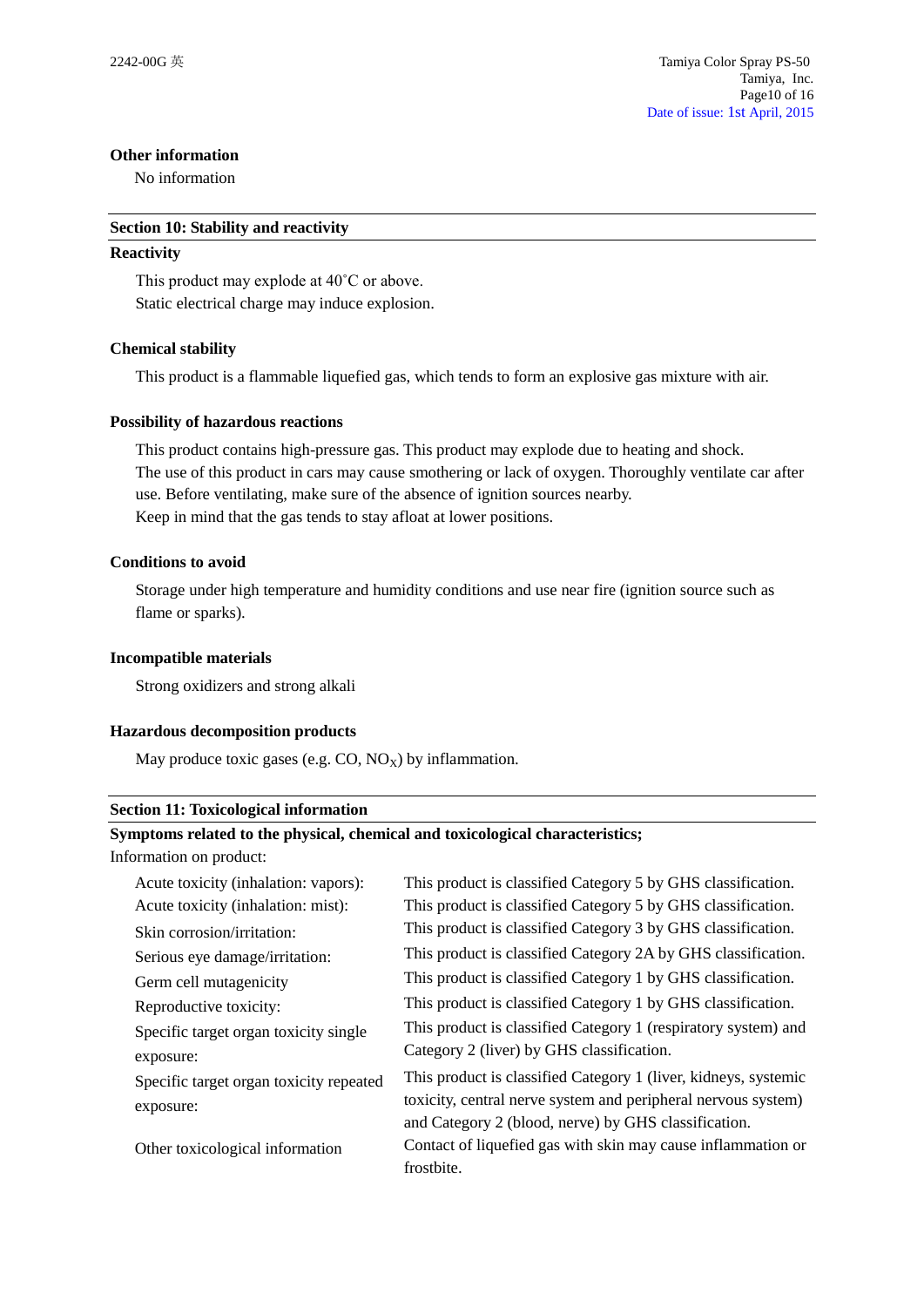| Information on ingredients:<br>Ethyl acetate |                                                        |
|----------------------------------------------|--------------------------------------------------------|
| Acute toxicity (oral):                       | Rat $LD_{50} = 5,620$ mg/kg                            |
| Other toxicological information              | No information                                         |
| iso-Propyl acetate                           |                                                        |
| Acute toxicity (oral):                       | Rat $LD_{50} = 3,000$ mg/kg                            |
| Other toxicological information              | No information                                         |
| Butyl acetate                                |                                                        |
| Acute toxicity (oral):                       | Rat $LD_{50} = 14,870$ mg/kg                           |
| Other toxicological information              | No information                                         |
| iso-Butyl acetate                            |                                                        |
| Acute toxicity (oral):                       | Rat $LD_{50} = 15,400$ mg/kg                           |
| Other toxicological information              | No information                                         |
| Methyl isobutyl ketone                       |                                                        |
| Acute toxicity (oral):                       | Rat $LD_{50} = 2,080$ mg/kg                            |
| Carcinogenicity:                             | Methyl isobutyl ketone is classified Group 2B by IARC. |
| Other toxicological information              | No information                                         |
| Ethylene glycol mono-n-butyl ether           |                                                        |
| Acute toxicity (oral):                       | Rat $LD_{50} = 500$ mg/kg                              |
| Other toxicological information              | No information                                         |
| Propylene glycol mono-methylether            |                                                        |
| Acute toxicity (oral):                       | Rat $LD_{50} = 6,600$ mg/kg                            |
| Other toxicological information              | No information                                         |
| Ethyl alcohol                                |                                                        |
| Acute toxicity (oral):                       | Rat $LD_{50} = 7,060$ mg/kg                            |
| Other toxicological information              | No information                                         |
| iso-propyl alcohol                           |                                                        |
| Acute toxicity (oral):                       | Rat $LD_{50} = 5,840$ mg/kg                            |
| Carcinogenicity:                             | iso-propyl alcohol is classified Group 3 by IARC.      |
| Other toxicological information              | No information                                         |
| Acetone                                      |                                                        |
| Acute toxicity (oral):                       | Rat $LD_{50} = 6,800$ mg/kg                            |
| Other toxicological information              | No information                                         |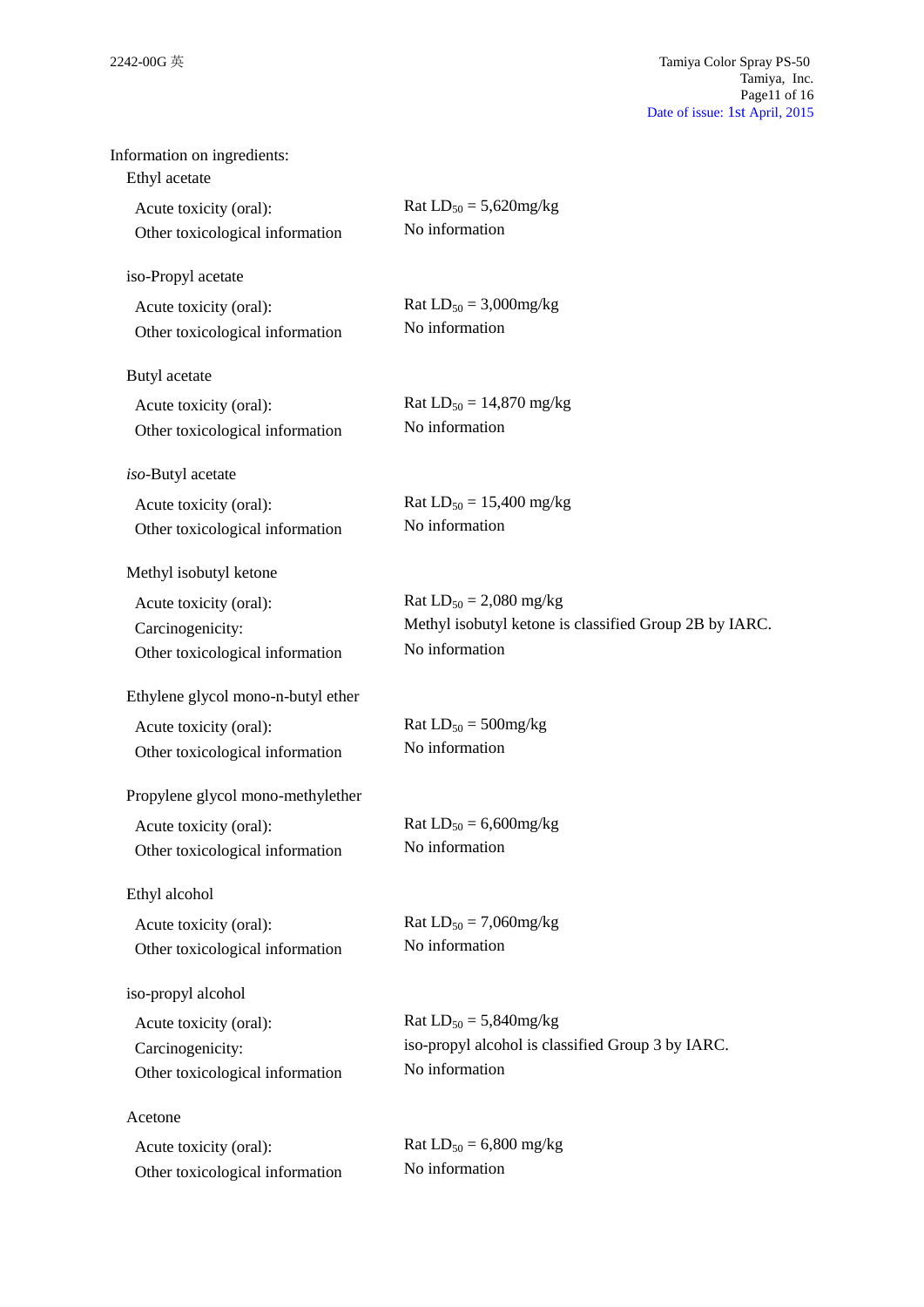#### n-Hexane

| Acute toxicity (oral):          | Rat $LD_{50} = 28,710mg/kg$                   |
|---------------------------------|-----------------------------------------------|
| Other toxicological information | No information                                |
| Diacetone alcohol               |                                               |
| Acute toxicity (oral):          | Rat $LD_{50} = 4,000$ mg/kg                   |
| Other toxicological information | No information                                |
| Vinyl acetate                   |                                               |
| Acute toxicity (oral):          | Rat $LD_{50} = 2,900$ mg/kg                   |
| Carcinogenicity:                | Vinyl acetate is classified Group 2B by IARC. |
| Other toxicological information | No information                                |

### **Delayed and immediate effects and also chronic effects from short- and long-term exposure;**

May cause an allergic skin reaction. Causes serious eye irritation. Harmful if inhaled. Suspected of causing cancer. Suspected of damaging fertility or the unborn child. Causes damage to organs. Causes damage to organs through prolonged or repeated exposure. May cause damage to organs through prolonged or repeated exposure.

## **Numerical measures of toxicity (such as acute toxicity estimates);**

Acute toxicity was estimated based on ingredients of the product by additivity formula.

# **Whether the chemical is listed in the NTP Report on Carcinogens or has been found to be a potential carcinogen in the IARC Monographs, or by OSHA;**

IARC: Group 2B (Methyl isobutyl ketone, Vinyl acetate, Titanium Oxide (IV)), Group 3 (Ethylene glycol mono-*n*-butyl ether, Cyclohexanone) NTP Report: Not listed OSHA: Not listed

| <b>Section 12: Ecological information</b> |                |  |
|-------------------------------------------|----------------|--|
| <b>Ecotoxicity:</b>                       |                |  |
| Information on product:                   | No information |  |
| Information on ingredients:               |                |  |
| Polyvinyl chloride-polyvinyl acetate      |                |  |
| Aquatic acute toxicity:                   | No information |  |
| Aquatic chronic toxicity:                 | No information |  |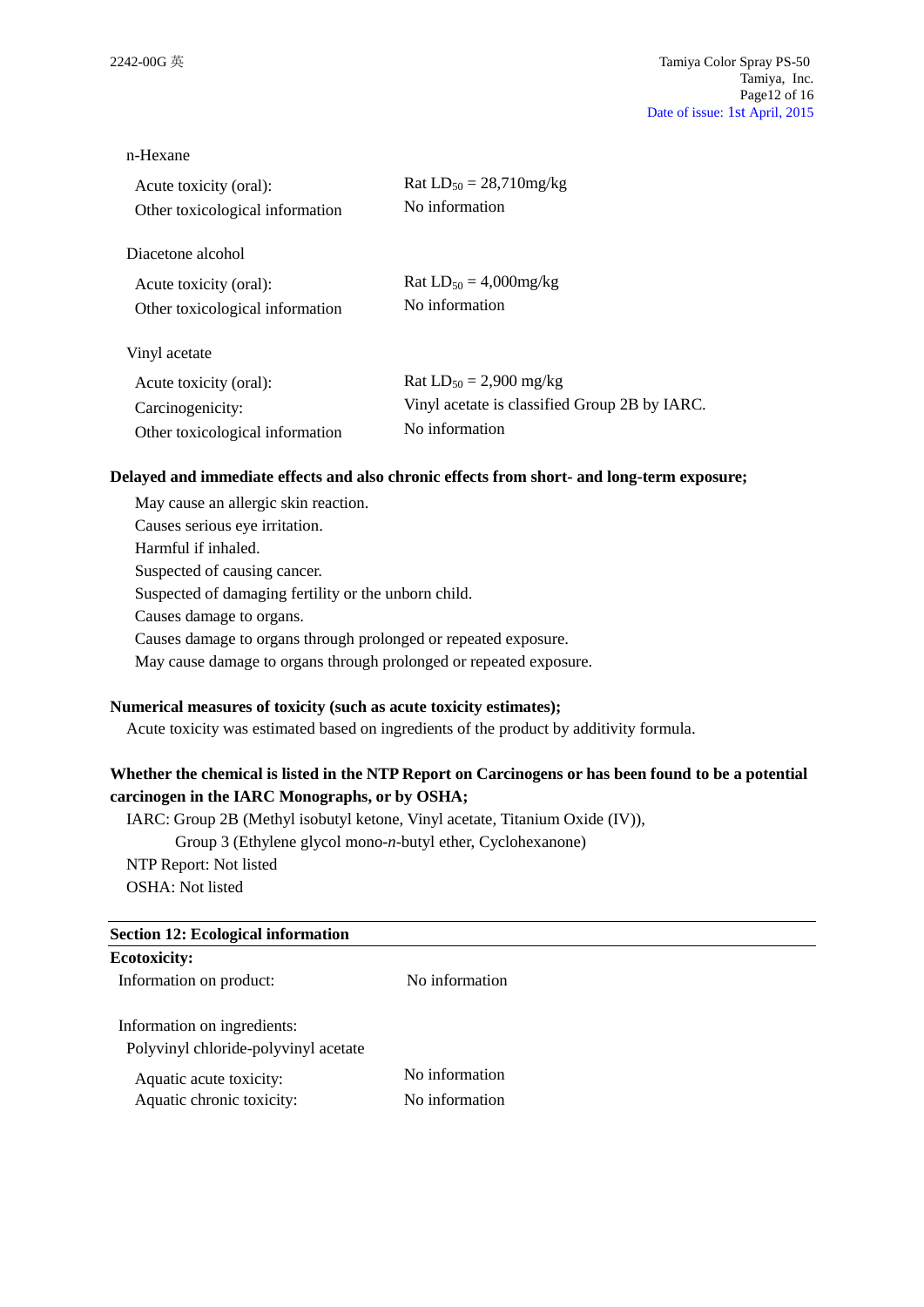| Ethyl acetate                      |                                                                         |
|------------------------------------|-------------------------------------------------------------------------|
| Aquatic acute toxicity:            | Fish (Cyprinus carpio) $48h$ -TLm = $40$ mg/L.                          |
| Aquatic chronic toxicity:          | No information                                                          |
| Butyl acetate                      |                                                                         |
| Aquatic acute toxicity:            | A toxicity rank for aquatic life is $100 \sim 10$ ppm.                  |
| Aquatic chronic toxicity:          | No information                                                          |
| iso-Butyl acetate                  |                                                                         |
| Aquatic acute toxicity:            | A toxicity rank for aquatic life is 1000ppm.                            |
| Aquatic chronic toxicity:          | No information                                                          |
| Methyl isobutyl ketone             |                                                                         |
| Aquatic acute toxicity:            | Fish ( <i>Carassius auratus auratus</i> ) $24h$ -TLm = $460$ mg/L       |
| Aquatic chronic toxicity:          | No information                                                          |
| Ethylene glycol mono-n-butyl ether |                                                                         |
| Aquatic acute toxicity:            | Fish ( <i>Carassius auratus auratus</i> ) $24h$ -TLm = $1,700mg/L$      |
| Aquatic chronic toxicity:          | No information                                                          |
| Propylene glycol mono-methylether  |                                                                         |
| Aquatic acute toxicity:            | No information                                                          |
| Aquatic chronic toxicity:          | No information                                                          |
| Ethyl alcohol                      |                                                                         |
| Aquatic acute toxicity:            | Fish (Cyprinus carpio) 96h-TLm = $18,000$ mg/L.                         |
| Aquatic chronic toxicity:          | No information                                                          |
| iso-Propyl alcohol                 |                                                                         |
| Aquatic acute toxicity:            | Fish ( <i>Pimephales promelas</i> ) 96h-TLm = $9,640$ mg/L.             |
| Aquatic chronic toxicity:          | No information                                                          |
| Acetone                            |                                                                         |
| Aquatic acute toxicity:            | Fish ( <i>Lepomis macrochirus</i> ) 96h-TLm = $8,300$ mg/L              |
| Aquatic chronic toxicity:          | No information                                                          |
| n-Hexane                           |                                                                         |
| Aquatic acute toxicity:            | Do not discharge into drainage                                          |
| Aquatic chronic toxicity:          | No information                                                          |
| Diacetone alcohol                  |                                                                         |
| Aquatic acute toxicity:            | Fish ( <i>Carassius auratus auratus</i> ) $LC_{50} = 12,250/8,930$ mg/L |
| Aquatic chronic toxicity:          | No information                                                          |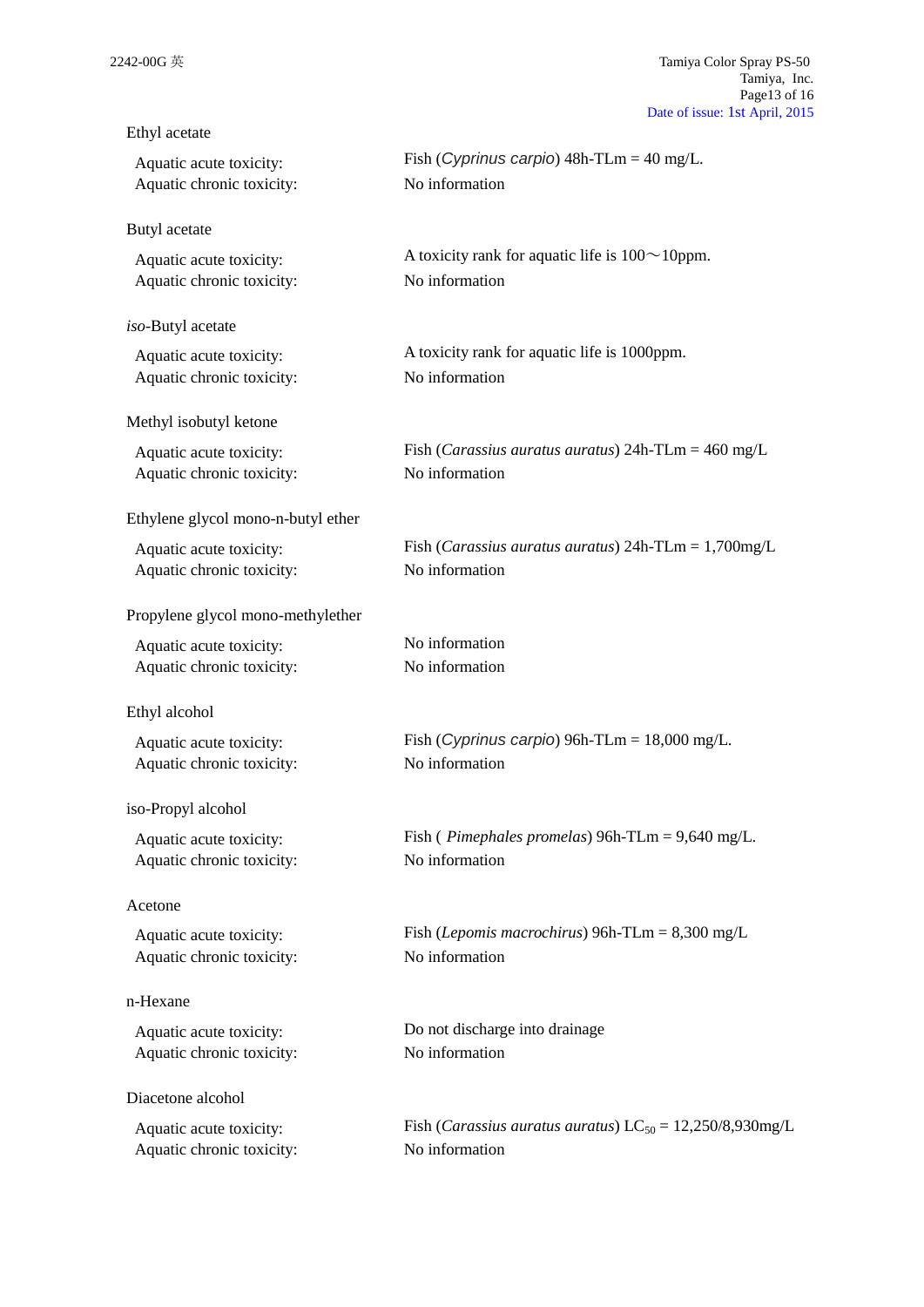| Vinyl acetate                                                                         |                                                                                                                                                                   |
|---------------------------------------------------------------------------------------|-------------------------------------------------------------------------------------------------------------------------------------------------------------------|
| Aquatic acute toxicity:                                                               | Fish (Oryzias latipes) $LC_{50} = 2.39$ mg/L<br>Fish (Lepomis macrochirus) 96h-LC <sub>50</sub> = $18mg/L$<br>Crustaceans (Daphnia magna) $EC_{50} = 52/330$ mg/L |
| Aquatic chronic toxicity:                                                             | No information                                                                                                                                                    |
| Aluminium                                                                             |                                                                                                                                                                   |
| Aquatic acute toxicity:<br>Aquatic chronic toxicity:                                  | No information<br>No information                                                                                                                                  |
| Dimethyl ether (as propellant)                                                        |                                                                                                                                                                   |
| Aquatic acute toxicity:<br>Aquatic chronic toxicity:                                  | No information<br>No information                                                                                                                                  |
| Persistence and degradability:<br>Information on product:                             | No information                                                                                                                                                    |
| Information on ingredients:<br>Polyvinyl chloride-polyvinyl acetate<br>No information |                                                                                                                                                                   |
| Ethyl acetate<br>Readily degradable.                                                  |                                                                                                                                                                   |
| iso-Propyl acetate<br>Readily degradable.                                             |                                                                                                                                                                   |
| Butyl acetate<br>Readily degradable.                                                  |                                                                                                                                                                   |
| iso-Butyl acetate<br>Readily degradable.                                              |                                                                                                                                                                   |
| Methyl isobutyl ketone<br>Readily degradable.                                         |                                                                                                                                                                   |
| Ethylene glycol mono-methylether<br>Readily degradable.                               |                                                                                                                                                                   |
| Ethyl alcohol<br>Readily degradable.                                                  |                                                                                                                                                                   |
| iso-Propyl alcohol<br>Readily degradable.                                             |                                                                                                                                                                   |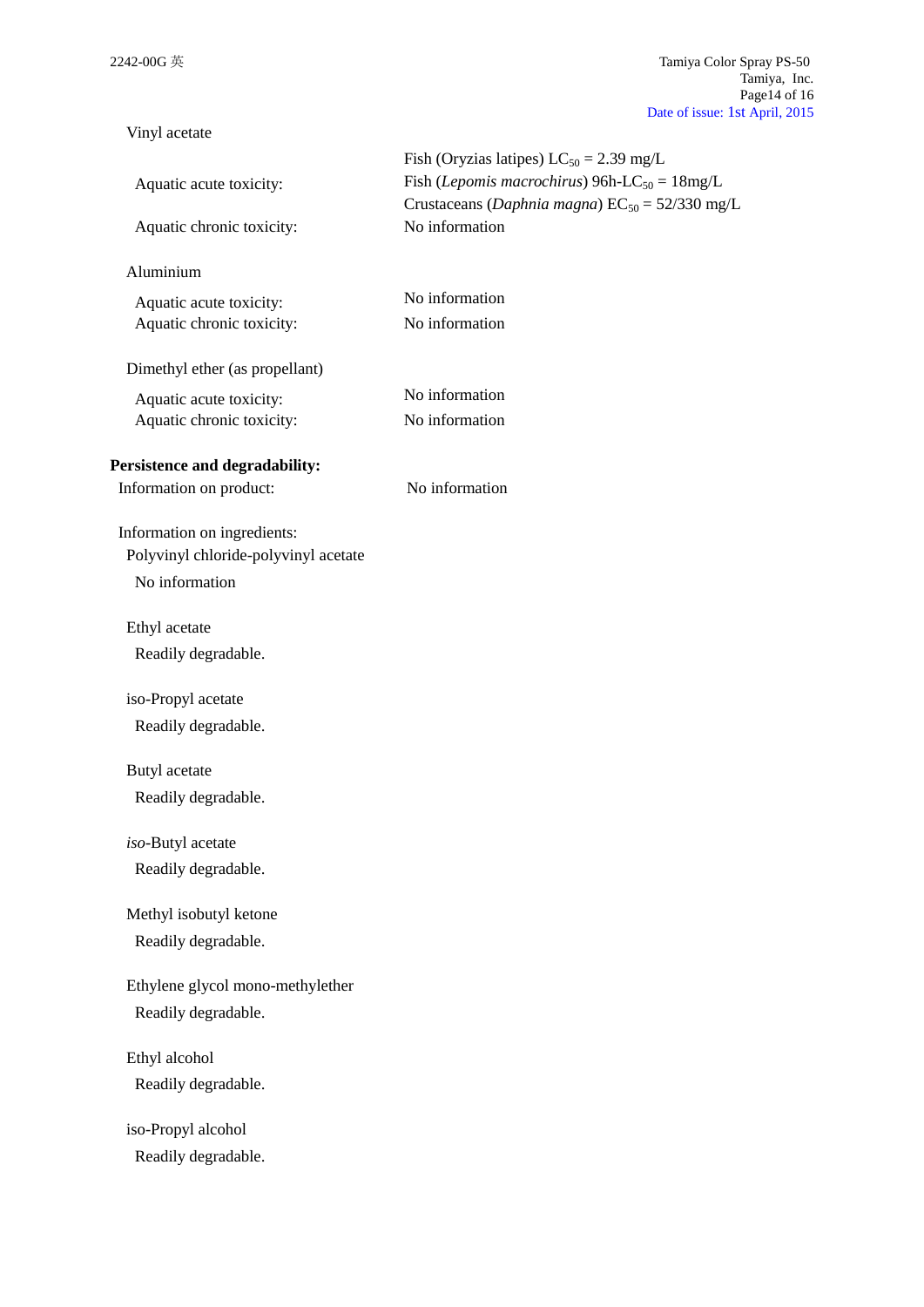| Acetone                           |                                                                                         |
|-----------------------------------|-----------------------------------------------------------------------------------------|
| Degradable by activated sludge.   |                                                                                         |
| n-Hexane                          |                                                                                         |
| Readily degradable.               |                                                                                         |
| Diacetone alcohol                 |                                                                                         |
| Readily degradable.               |                                                                                         |
| Vinyl acetate                     |                                                                                         |
|                                   | Readily degradable (degradation by $BOD = 90\%$ ) and bioaccumulative potential is low. |
| Aluminium                         |                                                                                         |
| Readily degradable.               |                                                                                         |
| Dimethyl ether (as propellant)    |                                                                                         |
| No information                    |                                                                                         |
| <b>Bioaccumulative potential:</b> |                                                                                         |
| Information on product:           | No information                                                                          |
| <b>Mobility in soil:</b>          |                                                                                         |
| Information on product:           | No information                                                                          |
| Other adverse effects:            |                                                                                         |

No information available at this time. However, be careful because the leakage or disposal of the product may cause affects to the environment.

#### **Section 13: Disposal considerations**

### **Waste treatment methods**

Dispose of material waste in accordance with governmental regulations.

Prevent release of material into natural.

Incinerate in a where permitted by appropriate federal, state and local regulations. Comply with all federal, state and local regulations.

Do not dump this product into sewers, on the ground or into any body of water.